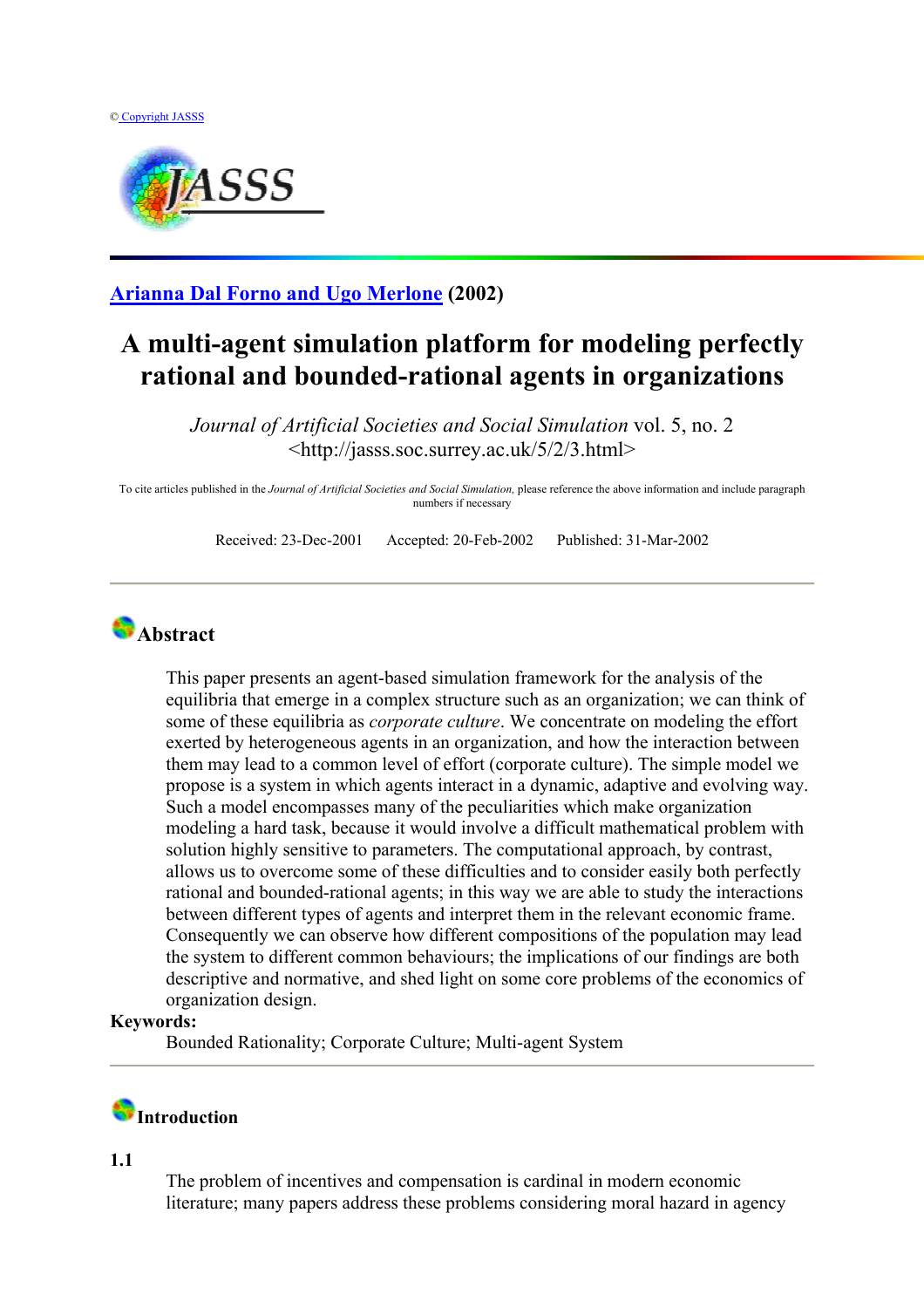relationships. Other papers address the problems of optimal form of hierarchy in firms and organizations and give interesting results (for a survey see e.g. Macho-Stadler and Pérez-Castrillo [1997](#page-17-0) and Radner [1992](#page-17-0) and for different approaches in modeling bounded rationality see Rubinstein 1998). The approach we use is different; we provide a very simple model of organization and do not consider explicitly hierarchy. The model of organization we introduce may be interpreted as an Interaction Game (e.g. Morris 1997) with agents playing bounded rationality strategies. This approach is useful to shed light on aspects that are usually neglected such as the interpretation of equilibria as corporate cultures.

#### **1.2**

In the economic studies about firms and organizations, corporate culture has been almost ignored. Nevertheless there are a few important exceptions such as Kreps (1990), where a game theoretic model is suggested to analyze corporate culture. For a survey and an analysis of the economic literature about corporate culture the reader may refer to Hermalin (2001). Different is the adaptive behaviour approach Young (1993, 2001) proposes. In his model, players are not fully rational and adapt their play to their past experiences. In his results the convention which eventually emerges depends also on the evolution path. The emergence of corporate culture when a population consists of heterogeneous agents is studied in Dal Forno and Merlone (2001). A single shot game played by different types of agents is considered and some results about equilibria arising when not all agents are fully rational are provided. By contrast there is a rich literature on modeling organizational culture using a computational approach, for a survey the reader may refer to Carley and Prietula (1994).

#### **1.3**

Steers and Black (1994) define corporate culture as the basic assumptions and beliefs that are shared by the members of a group or organization and that are used as a norm. The organization's problem is to identify a rule that allows relatively efficient transactions to take place and devise some way to communicate that rule to all current and potential trading partners. The organization has an interest in preserving and promoting a sufficiently high level of effort provided by employees. This may imply establishing a sort of good reputation to allow for future beneficial transactions; nevertheless it is quite common to observe situations where there is no interest in reputation and members' main interest is free riding.

#### **1.4**

According to Kreps (1990) corporate culture may play the role to establish general principles that should be applied to select a particular equilibrium when problems of multiplicity occur. Culture is a complex phenomenon and consists of many different facets. The literature has focused on different aspects; Harrison and Carrol (1991) consider a model of cultural transmission. They studied cultural socialization and found that cultural systems are robust even in the presence of system turnover. Carley (1991) develops a dynamic simulation model of the interaction shared knowledge cycle in which individuals interact, communicate and adapt to new information. Her model allowed the study of group stability and endurance in different societies where no change in membership and no new ideas are considered.

#### **1.5**

In our model we do not consider any particular task. In contrast we focus on the effort exerted by organization members since any activity is (usually) affected by the effort exerted by the employees. In this sense our approach transcends other models even if, for the same reason, it may be more abstract. The organizational structure we consider may be compared to the organized anarchy studied in Cohen, March and Olsen (1972).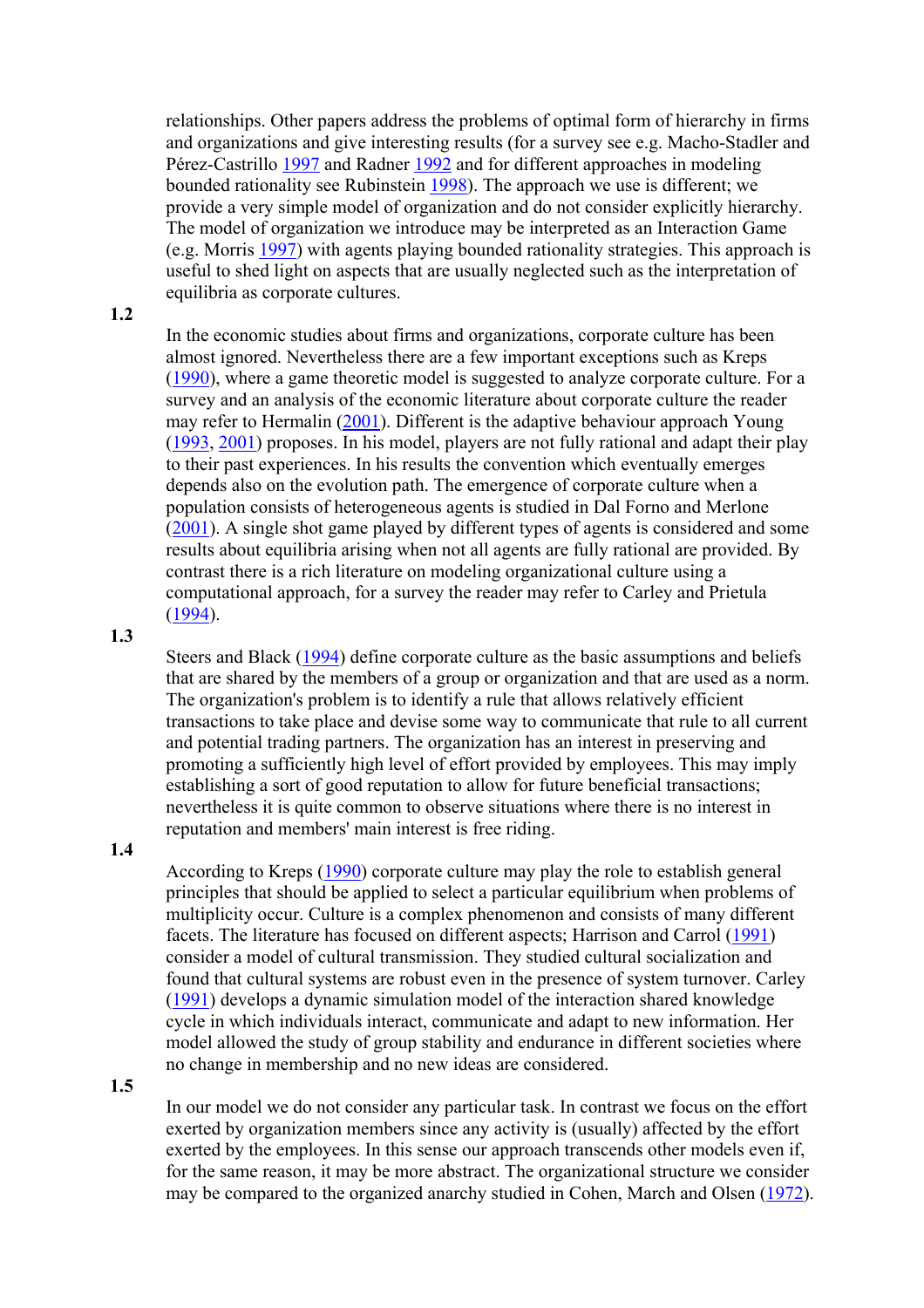Nevertheless some important differences arise: in the garbage can model a decisionmaking task is considered, effort is exogenously determined, and homogeneous agents are considered. In our model we do not focus on any particular task and, most important, effort is determined endogenously by mutual agent interaction. Finally, Cohen, March and Olsen used their model to simulate and study different organizational structures. In our model, in contrast, we study the impact of heterogeneous agents in a fixed organizational structure. In our modeling we are interested more in the process of choice rather than the results of rational choices by agents ([Simon 1982\)](#page-17-0). In this sense we consider different types of bounded rationality agents. When considering different types of agents it may become very difficult to predict the evolution of the whole system using the mathematical approach. In fact, even if it is relatively simple to provide a mathematical model of single types of agents, the whole system depends on too many parameters.

**1.6**

In this paper we describe the multi-agent simulation platform we developed to simulate complex interactions between different types of agents in a dynamic setting. The simulation approach allows us to overcome some of the difficulties mentioned above and easily consider both perfectly rational and bounded-rational agents. This approach may help in studying how the micro behaviours of different agents may evolve into a general pattern of behaviour of the whole system. In particular we are interested in studying the dynamical evolution of the effort exerted by members of an organization. The paper is organized as follows. First we present the theoretical model we consider. Second we describe the simulation platform and discuss the type of agents we implement. Finally we illustrate and discuss some of the results we obtained with our simulations providing their economic interpretation.

### **The Theoretical Model**

**2.1**

The model of organization we propose is very simple. The organization consists merely of a set of agents. They may perform their task only through cooperation with some other agent. When two agents meet and form a team, they perform their tasks. Both agents in a team observe each others' effort and adapt their future behaviour to the outcome of their cooperation. For an economic analysis of teams see Marschak and Radner ([1972\)](#page-17-0).

#### **2.2**

The interpretation is simple. Consider an employee in an organization performing different tasks with different people. Assume that in performing his tasks he may observe the effort exerted by his different partners and decide on his effort as a function of his past experiences. Obviously, if he meets only shirking partners he will have a strong incentive to shirk too. By contrast, should he interact only with people exerting high effort he may have both a (moral) incentive to match their effort and an incentive to free ride. We are interested in situations where agents adapt their behaviour by comparing their private profit and effort to their partners'.

**2.3**

We consider the different equilibria of this simple model. According to Hermalin ([2001\)](#page-17-0) a possible interpretation of Kreps ([1990\)](#page-17-0) is that corporate culture is a way of ensuring coordination in some kind of games (for details the reader may refer to Hermalin [\(2001](#page-17-0):229), or Kreps [\(1990](#page-17-0))). Therefore we are interested in equilibria where effort exerted by agents is somehow coordinated. According to our interpretation such equilibria correspond to the emergence of corporate culture.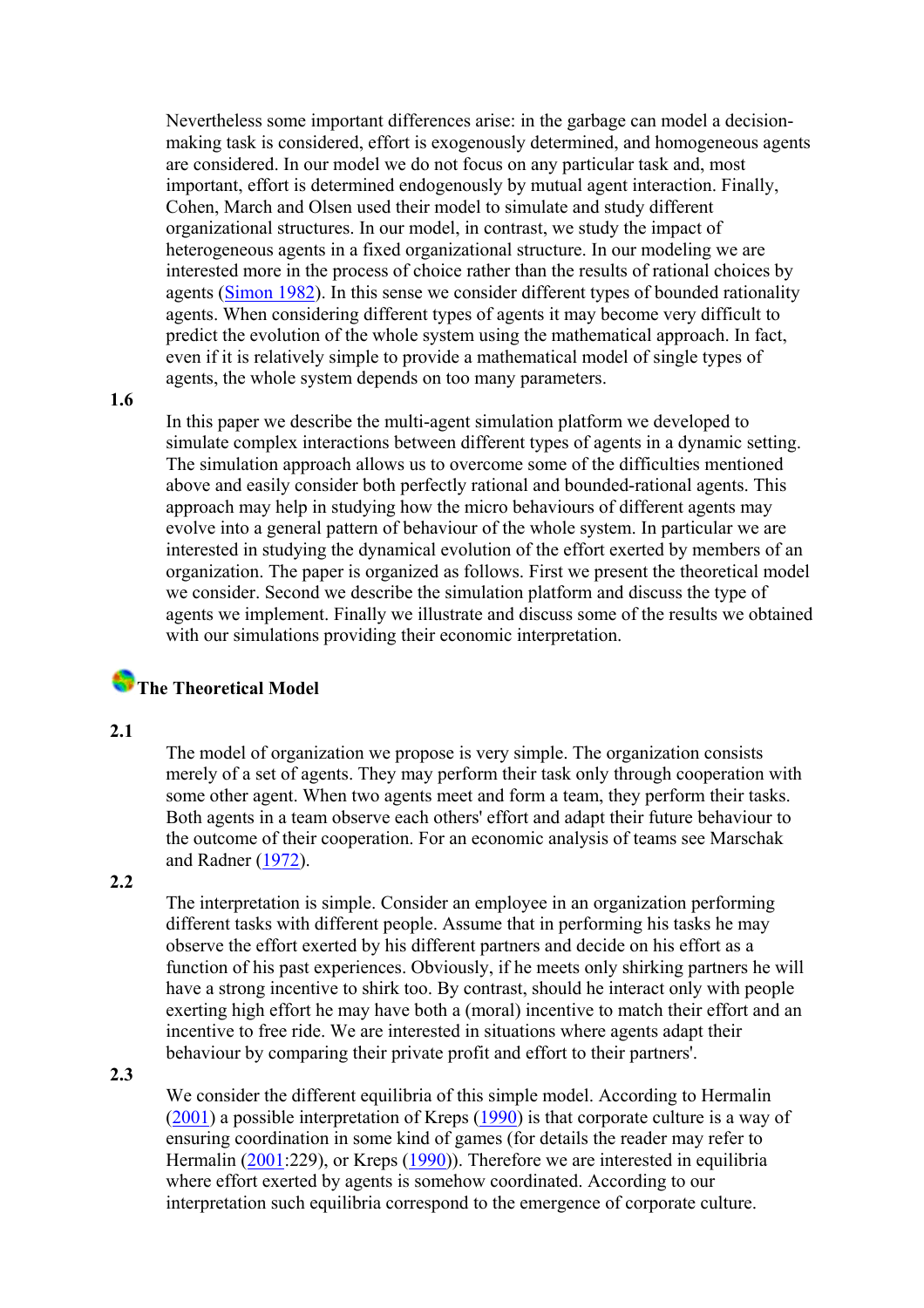In Kreps ([1990\)](#page-17-0) the organization is considered as a single decision-making entity. The entity's problem is to identify a rule on which a viable reputation can be based and to communicate that rule to current and potential future trading partners. While Kreps ([1990\)](#page-17-0) considers corporate culture as a rule relative to external relations, we consider it as a rule shared by the members of the same organization and considered important. For a definition of corporate culture see Steers and Black [\(1994](#page-17-0)).

**2.5**

The approach we follow departs from the game-theoretical one since we consider (especially) agents that are not rational in the sense required by game theory. For a definition of rationality see Meyerson [\(1991](#page-17-0)).

#### **2.6**

As is common, we assume that output is increasing with effort and the marginal output of effort is decreasing. The utility of output is shared among the members of the team<sup>[1]</sup>. On the other hand greater effort means greater disutility to the agent; we also assume that the marginal disutility of effort is increasing.

#### **2.7**

To perform our simulations we used the following profit function $\frac{[2]}{[2]}$ .

$$
\pi_i = 5\sqrt{e_i + e_j} - e_i^2
$$

where  $e_i$  is agent *i*'s effort. This formulation satisfies the common assumptions we stated.

#### **2.8**

This may be also interpreted as a game. For details about the one-shot game when no local interactions are considered see Dal Forno and Merlone [\(2001](#page-16-0)).

**2.9**

In the certainty case, if the only verifiable variable is final profit, each agent may infer its partner's effort and profit. Vice versa, when the verifiable variable is partner's effort, each agent may use it to compute its profit. Depending on its type the agent may take into account this information to adapt its future effort. In the uncertainty case, by contrast, we assume that agents may both overestimate and underestimate their partner's efforts and profit.

## **The Simulation Platform**

#### **3.1**

We developed a multi-agent simulation platform based on the programming environment C++ Builder 5. Our platform is intended to provide a simple way to implement different agent behaviours and observe their dynamical interactions in the model we presented above<sup>[3]</sup>. This platform consists of the following main components:

- 1. a window with main controls of the simulation
- 2. a window displaying agents' location
- 3. a window displaying agents' efforts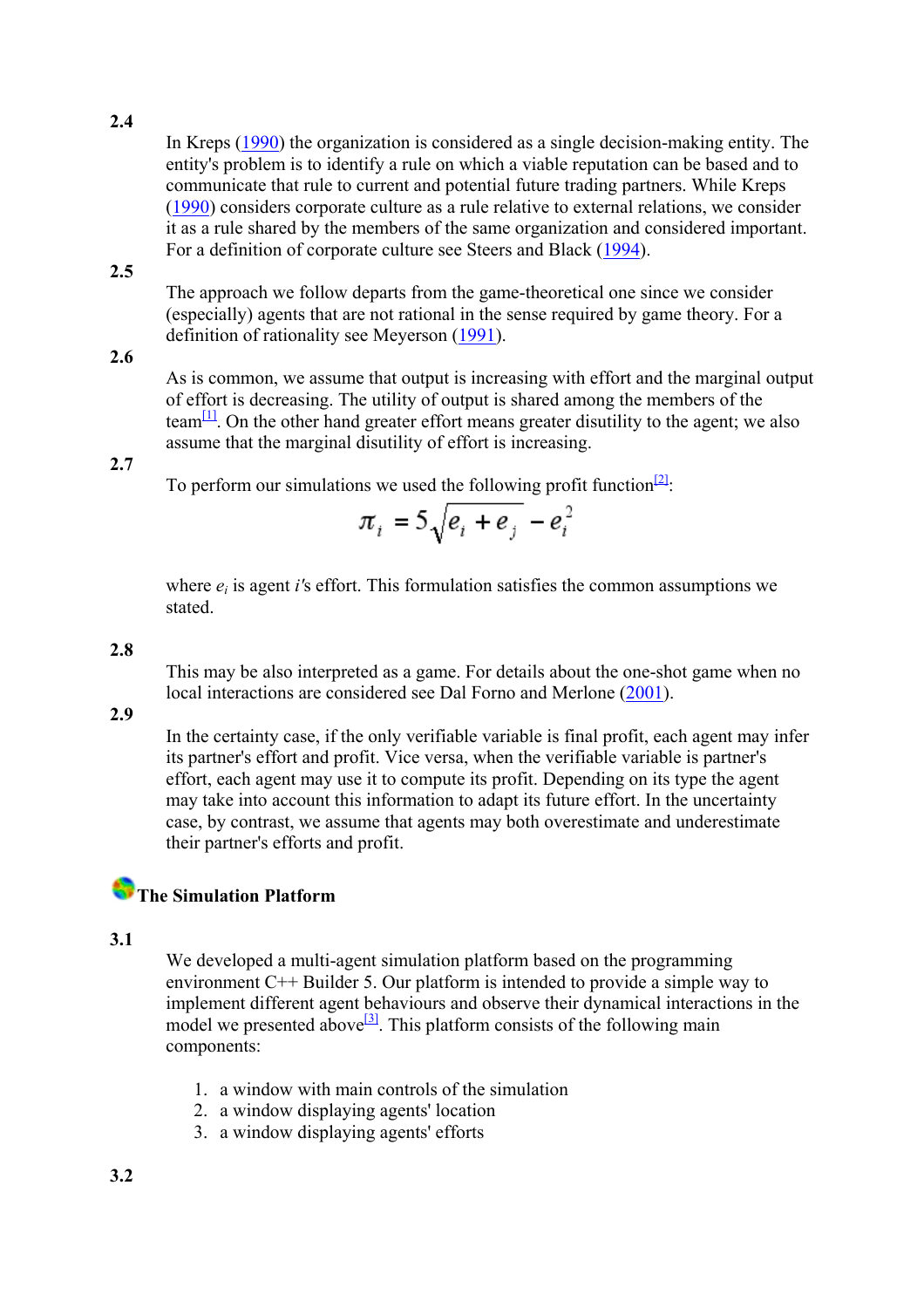The user may edit the parameters of the model modifying their values in the main window. Parameters may be summarized as:

- a. World parameters: the dimensions of the world
- b. Agent parameters:
	- o Number of implemented types. Up to six different types of agents may coexist at the same time. The different types are detailed in [5.4](http://jasss.soc.surrey.ac.uk/5/2/5.4) - [5.11](http://jasss.soc.surrey.ac.uk/5/2/5.11). A coloured label indicates the different kinds of agent appearing in the simulation; agents of the same type are displayed with the same colour
	- o Number of agents for each desired type
	- o The class of behaviour related to each type of agent. This is referenced as a number and when the cursor is positioned on the coloured label a short description of the type assigned is displayed
- c. View parameters:
	- o Resolution used to display output windows: the user may choose to display each agent either as a pixel or a small square
	- o Colour display mode: effort may be displayed using either a graded red or a chromatic scale. The user may switch scale at any time during the simulation
	- o Average effort: a small indicator moving below the graded scale displays population average effort in real time.
- d. Simulation parameters:
	- o Lag time between each iteration
	- o Noise: agents effort may be affected by noise
	- $\circ$  The percentage of noise may vary from  $\pm 1\%$  to  $\pm 50\%$

| <b>O</b> Controls                 |        |                | $\vert x \vert$     |
|-----------------------------------|--------|----------------|---------------------|
| World parameters:                 |        | ۱              | View parameters:    |
| $\times$ 30<br>Y.<br>30           | Create |                | $\nabla$ Window #1  |
| Agent parameters:                 | View   |                | $\nabla$ Window # 2 |
| # types<br>6                      | start  |                |                     |
|                                   | stop   | World Edit     | Resolution          |
| Fine Edit Agento                  |        | About          |                     |
| # agents<br>$\overline{c}$<br>100 |        | <b>V</b> Noise | high<br>low         |
| # agents<br>100                   | 3      |                | C Red Scale         |
| # agents<br>0<br>100              |        |                | C Chromatic Scale   |
| # agents<br>$\overline{4}$<br>100 |        |                | <b>Effort</b>       |
| # agents<br>$\overline{0}$<br>Ö   |        |                |                     |
| # agents<br>$\overline{0}$        | 5      |                | high<br>low         |

**Figure 1**. The main window with controls for the simulation parameters

**3.3**

Output windows display the simulation. Currently two windows are implemented.

1. An agents window, providing a spatial visualization of the agents in the simulation. Agents' colours match the agent type colour on the main window;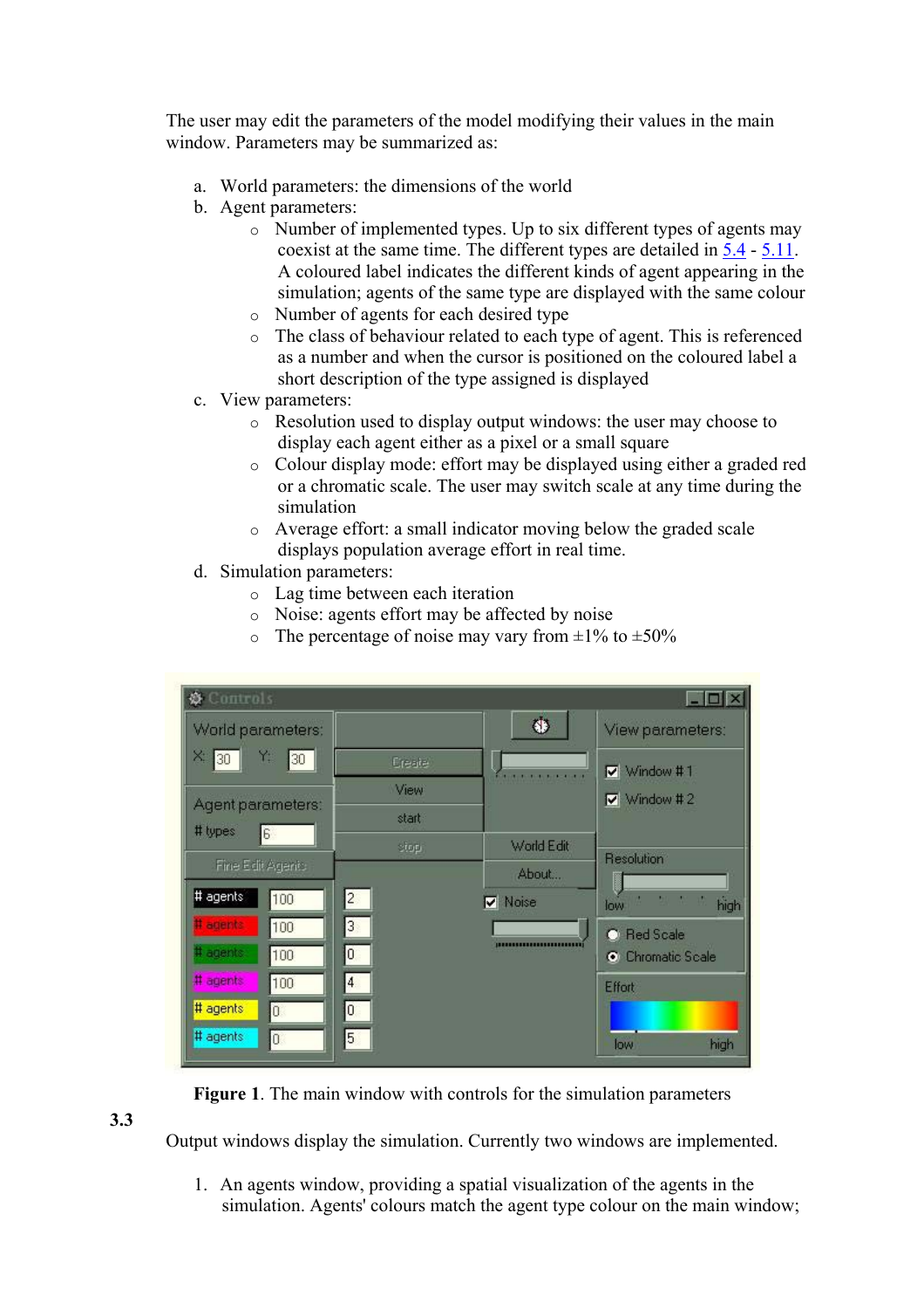this way it is immediately possible to understand the agent type location. In this window colours do not change since the agents' type remains the same over the simulation. This window is particularly useful when agents are allowed to move.

2. An efforts window, providing the corresponding effort exerted by every agent at each period. Agent effort is displayed according a graded scale, where red represents high effort while blue represents low effort. This window depicts the evolution of the system and colours change according to the effort agents exert.

In both windows empty grid locations are displayed using white.



**Figure 2**. The toroidal grid with agents (different colours representing different types and behaviours of agents)



**Figure 3**. Efforts window with agents' effort displayed with a chromatic scale

### **General Structure of the Simulation**

**4.1**

Agents move and operate on a toroidal grid. At each turn each agent performs two phases:

1. *movement*: determines a random direction (North, South, East and West) and if the corresponding adjacent position is not occupied moves to it.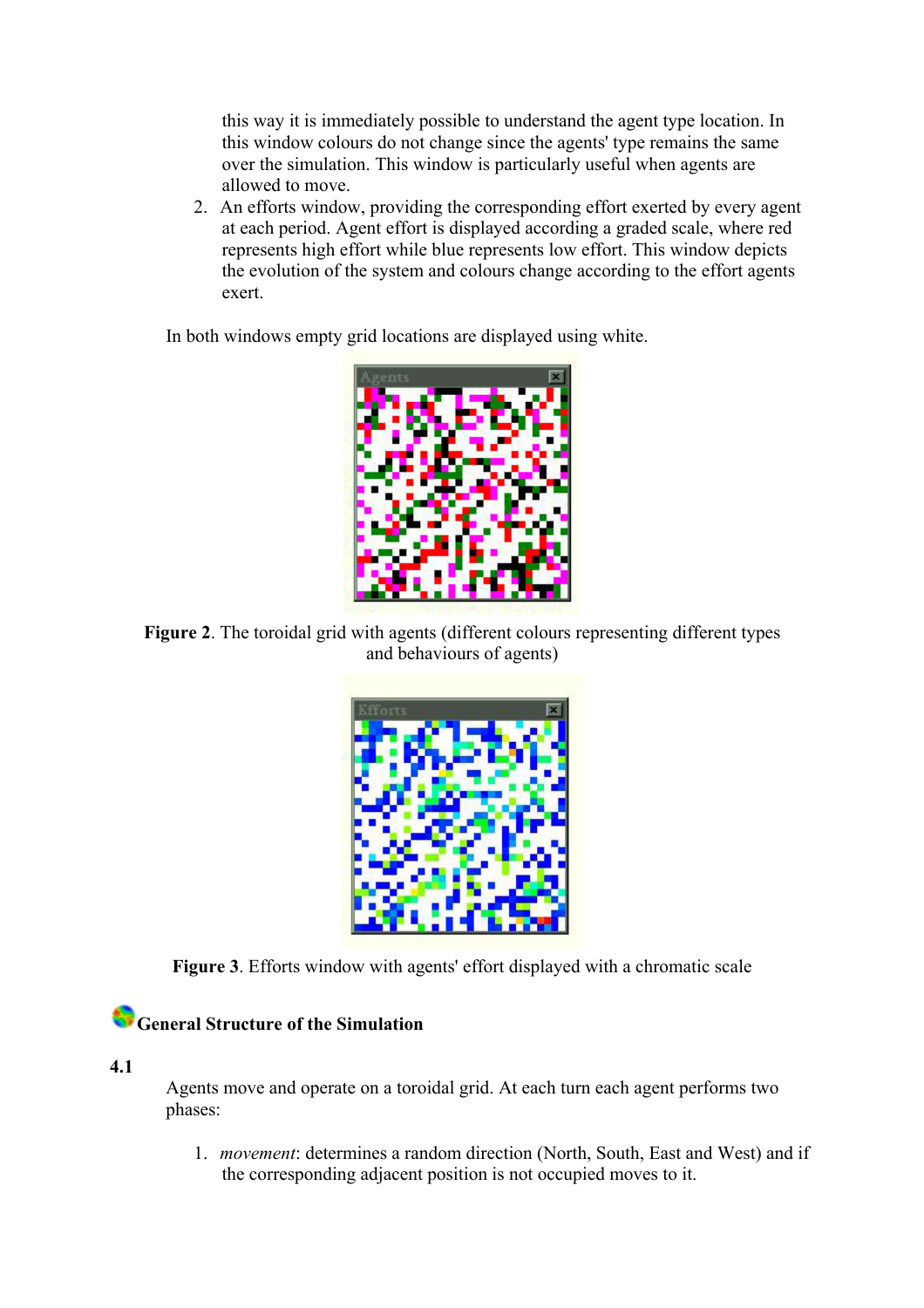- 2. *interaction*: if two adjacent agents are facing each other they form a team, play the game and according to their type adapt their future effort.
- **4.2**

The general structure of the simulation can be sketched as follows.



**Figure 4**. General structure of the simulation

Initially, according to world parameters (chosen by user) agents are randomly distributed on the grid. Each agent's initial effort is determined accordingly to their type; for most types of agents initial effort is determined randomly. Agents' position and effort may be observed on the relative display window. At every round each agent moves randomly in order to meet a partner and form a team. The only constraint on possible movement is that no more than one agent may stay in a cell of the grid.

**4.3**

It must be noted that, while in Carley ([1991\)](#page-16-0) interaction is determined by relative similarity between individuals (motivation), in our model interaction is mostly random $\frac{4}{1}$ . This is an important point from the organizational point of view. In an organization the principal would prefer to incentivise productive interactions even if this does not necessarily mean those between the same type of agents.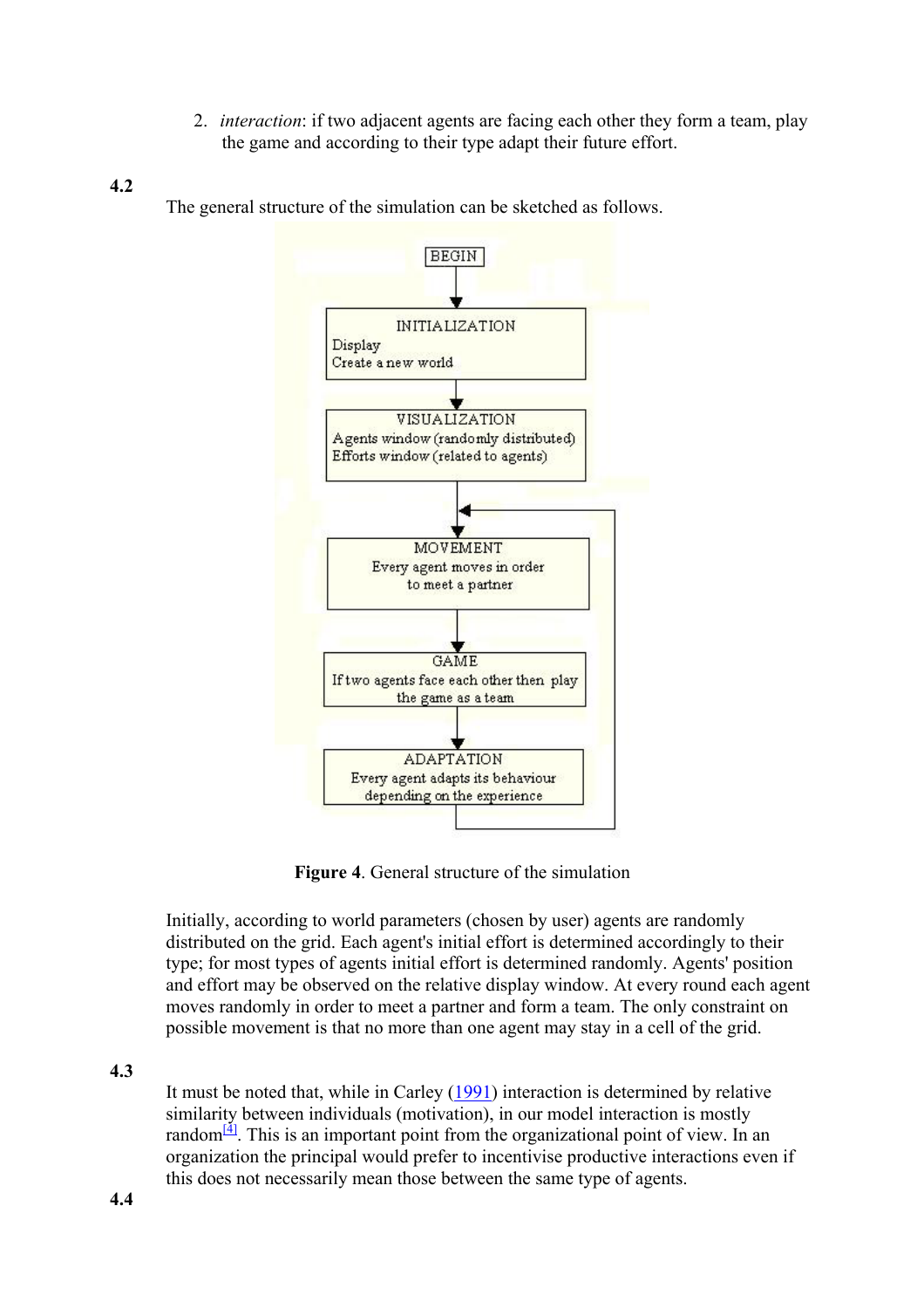After the movement step, each agent faces a particular direction: if two agents in adjacent cells face each other, this couple forms a team. Both agents exert their (non negative) effort following their particular behavioural rule. Agents can observe the profit as a result of their joint effort and estimate the effort played by the partner. Then both may modify their behaviour according to their type and then move again in order to meet another partner.

## **The Agent Class**

#### **5.1**

Agents interact in the simple environment we have described. They are modeled by defining a class which considers all the relevant variables. Obviously, it is possible to introduce new types of agents with more complex behaviours. Furthermore it is possible to add new variables to this class.

```
class Agent { 
  public: 
   Agent(\text{int } type = 0 );
    ~Agent(); 
    void RandAgent(int* grid, int modx, int mody, int 
num); 
    void RandMove(int* grid, int modx, int mody); 
    void WorkAgent(float parteff); 
    void RandDir(); 
  protected: 
  private: 
   int type; // type of 
agent 
   int posx; // x position 
on the grid 
   int posy; // y 
position on the grid 
  int dir; \frac{d}{dx} // direction
N=1, E=2, S=3, W=4, No Interact=0
   int step; // allowed 
motion 
   int col; // effort 
colour 
   int colt; // type 
colour 
  int evol; \left| \right| // the type
of evolution the agent has reached 
   int numinc; // number of 
interactions; 
   double effort; // current 
effort 
  double profit; \frac{1}{2} // current
profit 
  double cumprof; \frac{1}{2} // cumulated
profit
```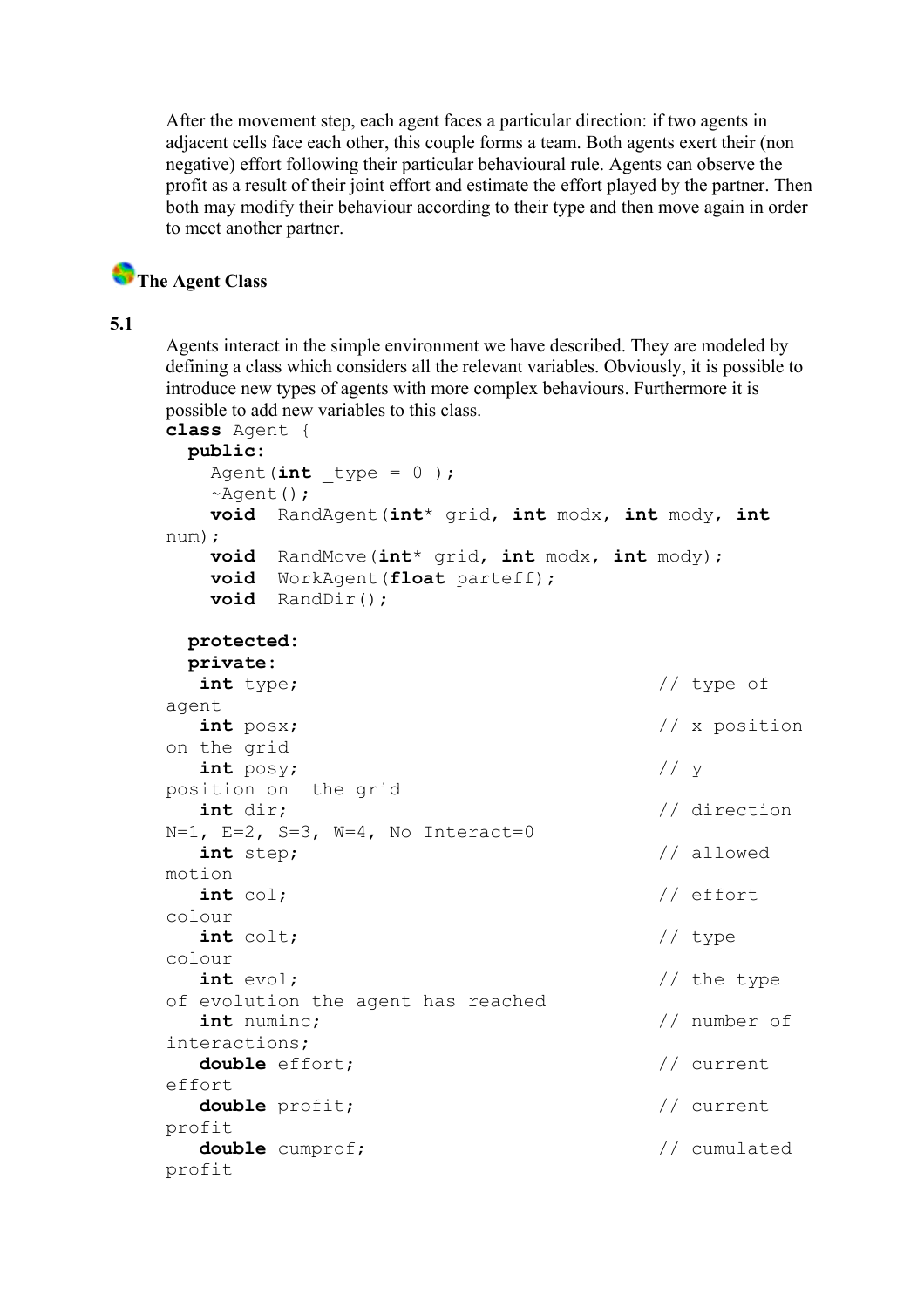```
 double leffort; // last 
effort provided by agent 
  double cumeffort; \frac{1}{2} // cumulated
partner effort 
   double lprofit; // last 
profit 
  double aeffort; \frac{1}{2} // last
antagonist effort 
   double aprofit; // last 
antagonist profit 
   double neffort; // 
neighbourhood average effort 
   double nprofit; // 
neighbourhood average profit 
};
```
Some of the variables listed above are not currently used in the implemented types. In particular it is possible to implement agents capable of switching strategies using the variable evol.

#### **5.3**

The public member functions implemented in this class are:

- RandAgent: performs the random positioning of the agents on the grid.
- RandDir: randomly assigns the direction the agent faces; this function is important in determining the teams' composition and the agents' movement.
- WorkAgent: determines the effort and the reaction of agent whenever it meets another agent; this function implements the behaviour of all the types of agents.

#### **5.4**

The class is very flexible and, in particular, it is open to modeling new types of agents. At the moment the following types of agents have been implemented:

- 1. *null effort***:** this agent always exerts the same almost null effort
- 2. *shrinking effort***:** this agent halves the effort provided by its last partner
- 3. *replicator***:** this agent exerts the same effort its last partner exerted in the previous interaction
- 4. *rational***:** this agent exerts the best reply for its last partner effort
- 5. *profit comparator***:** this agent compares its profit to its last partner's one; it increases its effort if it gave a higher profit
- 6. *high effort***:** this agent always exerts the same high effort
- 7. *average rational***:** this agent exerts the best reply to the average effort of its partners
- 8. *winner imitator***:** this agent starts with high effort but copies its partner's effort when this one proves to yield a higher profit
- 9. *effort comparator***:** this agent compares its effort to its last partner's one; it increases its effort if it is inferior to its partner's one and vice versa
- 10. *averager***:** it averages its effort with its last partner's effort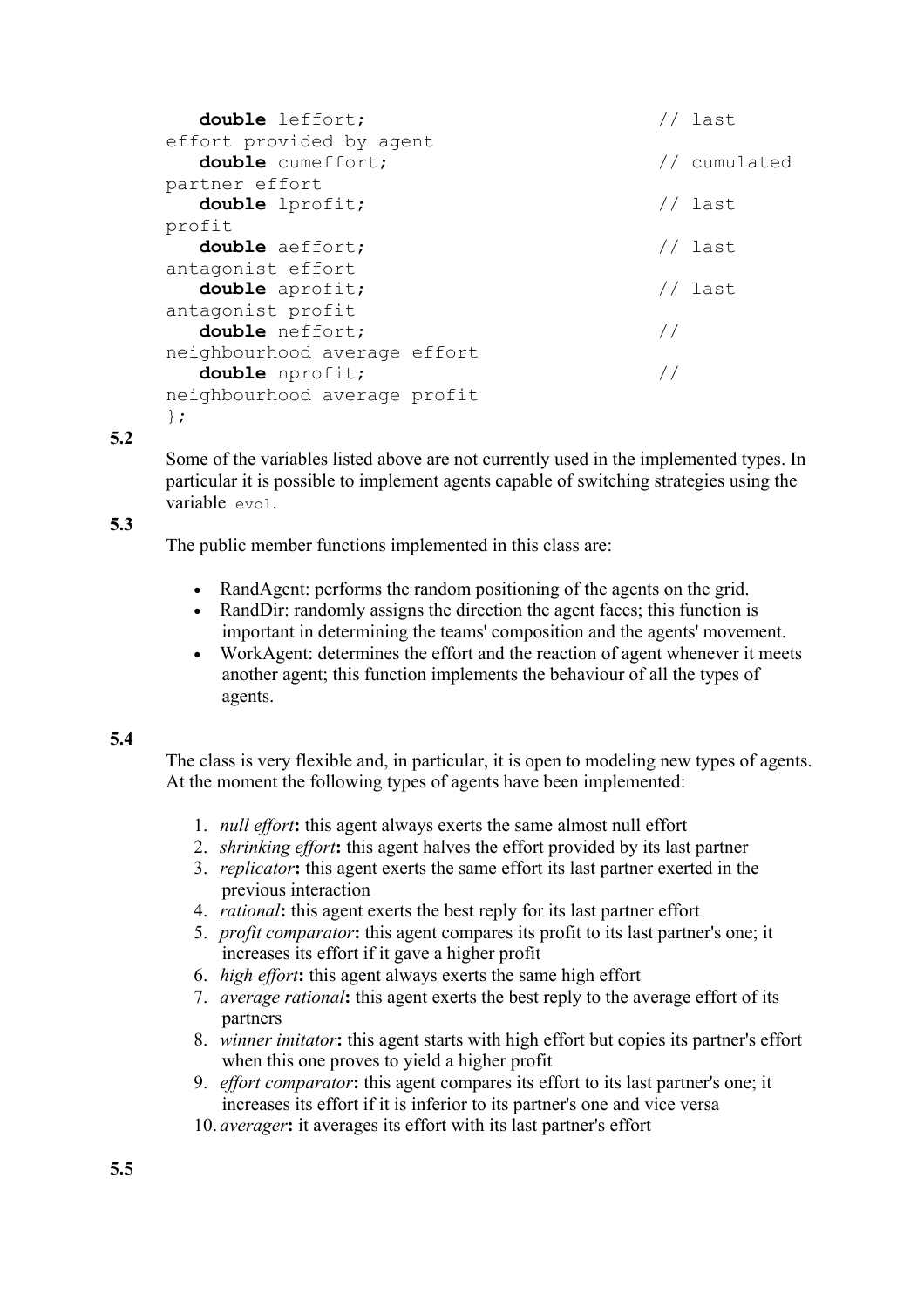*Null effort* <sup>[5]</sup> and *high effort* are fixed effort agents; they do not adapt their behaviour to their past experience. They do not consider profit, and stick to a norm. For example, we can think of high-effort agents as if they were driven by a moral norm. Obviously, a world consisting of only high-effort agents would be optimal from the principal point of view. Furthermore we found that introducing high effort agents in otherwise homogeneous populations may improve overall productivity  $\frac{6}{2}$ .

#### **5.6**

*Rational* and *average rational* agents follow the game theoretic paradigm of best reply function. Obviously, given the profit function we consider, a population consisting only of such agents converges to the Nash equilibrium of the game (for mathematical details see Dal Forno and Merlone [2001\)](#page-16-0). *Replicator* agents play a tit for tat strategy; a homogeneous population of replicator agents does not converge to any stable equilibrium. In contrast, if a fixed effort agent is introduced into such a population the whole population will end up playing the same effort. *Shrinking effort* agents lower their effort and tend to free ride their partner. A homogeneous population consisting of these agents would converge to play the null effort equilibrium.

#### **5.7**

In the literature different varieties of learning behaviour have been discussed. In the natural selection approach, a reproductive advantage is given to agents with highpayoff. Even if our approach is not evolutionary, we expect that some agents may imitate high-payoff agents. We introduced *winner imitator* agents to consider this kind of behaviour. We consider different types of agents that adapt their efforts comparing with their neighbour's. *Profit comparator* agents increase their effort by 10% if their profit is higher than their partner's otherwise they decrease it by 10%. *Effort comparator* agents are similar but compare efforts instead of profits. In both cases a homogeneous population reaches the null effort equilibrium. Finally *averager* agents adapt to their neighbours more softly. They consider their last partner's effort and average it with their own.

#### **5.8**

With exception of fixed effort and average rational agents, the agents implemented so far are Markovian: they update their behaviour considering only the last interaction outcome. Furthermore most of them are bounded rationality agents since they use different simplifications in making their choices ([Simon 1955](#page-17-0)). Consequently some of the agent rules may be interpreted as rational in Simon's sense of procedural rationality [\(Simon 1982](#page-17-0)).

#### **5.9**

The different types provide sufficient variability to have a complex system arising from simple individual behaviours.

#### **Noise**

#### **5.10**

We considered the certainty case: each agent can perfectly observe its partner's effort and profit. In the uncertainty case, by contrast, we assume that agents may either overestimate or underestimate their partner's effort and profit. Each agent observes his partner's perturbed effort while perceiving no perturbation of its own effort. We assume that the partner's effort may be underestimated and overestimated with the same probability. We model the uncertainty case introducing noise. Noise acts as a multiplicative factor of agents' effort. When set at the minimum this factor may vary in the range 0.99-1.01, while when set at the maximum it may vary in the range 0.50- 1.50.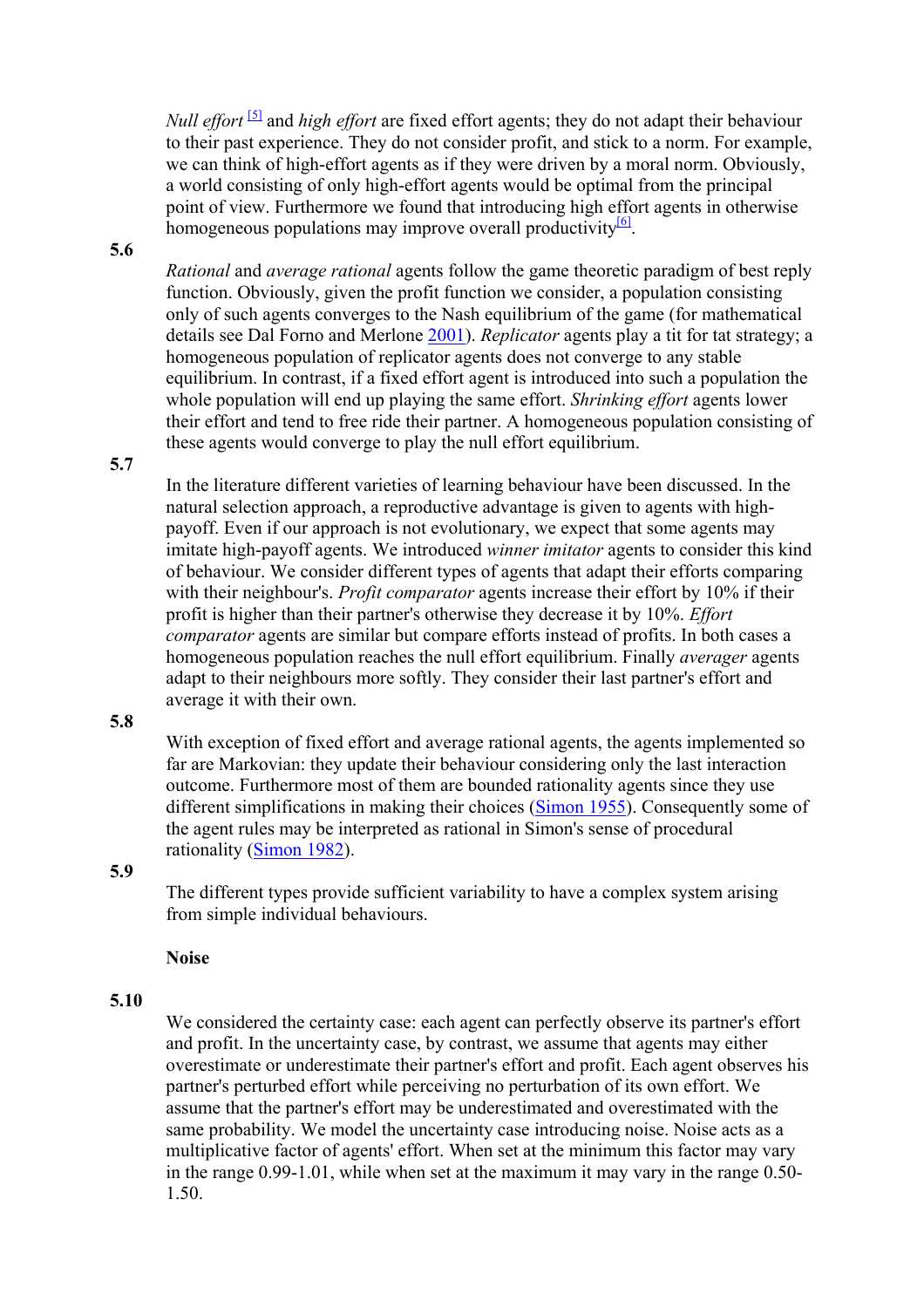## **Simulation Experiments**

#### **6.1**

Some of types studied in Dal Forno and Merlone ([2001\)](#page-16-0), and many other types have been implemented in this platform. The simulation allowed us to study the dynamic evolution of population consisting of different types of agent. Many different simulations are possible. In the following we mention some of the most interesting according to their economic interpretation. In particular we are interested in examples where a corporate culture emerges.

#### **Corporate culture**

#### **6.2**

Some types of agents allow us to observe the emergence of equilibria where all agents exert the same effort. We interpret these equilibria as corporate culture. Some simple examples are:

- a population consisting only of *rational* agents converges to the Nash equilibrium of the game
- a population consisting of only *shrinking effort* agents converges to a corporate culture where all the agents play the null effort
- a population consisting in all *replicators* except one fixed effort agent converges to a corporate culture where all the agents play the effort exerted by the fixed effort agent
- a population consisting in all *replicators* except one *rational* agent converges to the Nash equilibrium of the game

#### **6.3**

The last two results are important because they show that, in our model, some populations may be highly sensitive to turnover. Consider, for instance, a replicator population where a fixed effort agent is subject to turnover. The whole population would be led by the effort provided by the new agent. This is different from Harrison and Carrol ([1991\)](#page-17-0) results.

#### **6.4**

When considering heterogeneous populations the emergence of corporate culture may be difficult to observe. In some cases the population does not converge to any equilibrium with the same effort level. In other cases the effort the agents exert depends on their neighbourhood. An example of this situation is the following. Consider a population consisting of effort comparator (in black) and fixed high effort agents (in red). It may be observed that the effort of the effort comparator agents is higher where there is a high concentration of fixed effort agents. In this case, obviously, there is no emergence of corporate culture, as we can see in the following figure.

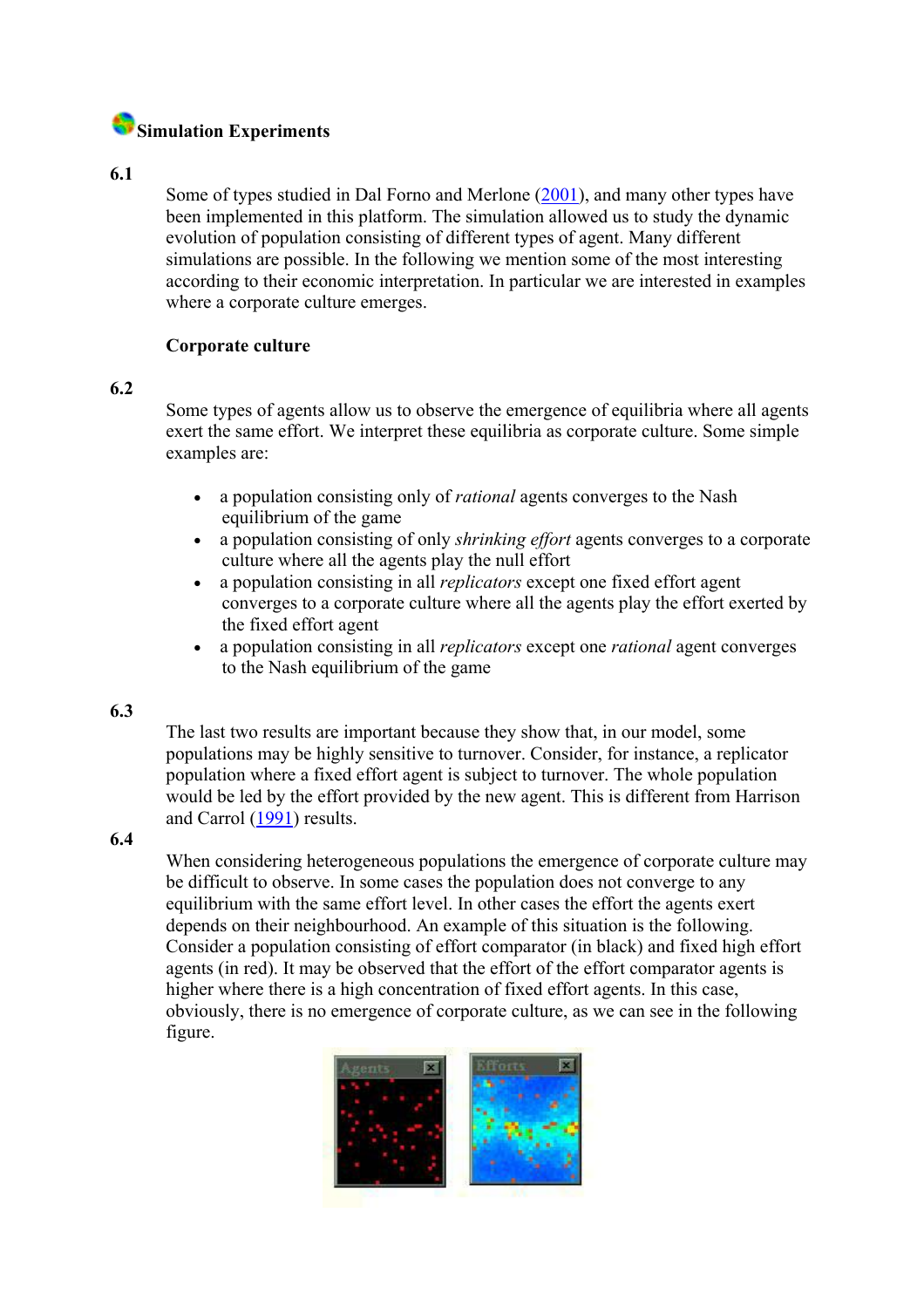**Figure 5**. Local effects prevent the emergence of a corporate culture

#### **6.5**

More generally we found that when some fixed high effort agents are scattered in a homogeneous population they may boost the productivity of other agents.

#### **6.6**

Let us consider the average effort in a population consisting only of homogeneous agents. If we introduce high effort agents, the average effort of the resulting heterogeneous population depends on the proportion of high effort agents introduced.

#### **6.7**

If the homogeneous population consists of null effort agents the result is rather predictable: the average effort is simply a linear combination of the null effort and the high effort, weighted by the relative proportions of agents, as shown in the following table:

**Table 1:** Average effort introducing high effort agents in a population of null effort agents

| % High Effort $0.0\%$ $0.6\%$ $5.6\%$ $33.3\%$ $66.7\%$ $100.0\%$  |  |                                                 |  |
|--------------------------------------------------------------------|--|-------------------------------------------------|--|
| Expected 0.00010 0.01122 0.11126 0.66707 1.33403 2.00100<br>Effort |  |                                                 |  |
| Observed<br>Effort                                                 |  | 0.00010 0.01092 0.12283 0.67948 1.32605 2.00100 |  |

#### **6.8**

Results are different when the initial population consists of the other different type of agents we implemented. Some results are presented in the following table:

**Table 2:** Average effort introducing high effort agents in a population of shrinking effort agents

| % High<br><b>Effort</b> | $0.0\%$ | $0.6\%$ | $5.6\%$ | $33.3\%$ 66.7%                                              | $100.0\%$ |
|-------------------------|---------|---------|---------|-------------------------------------------------------------|-----------|
| Expected<br>Effort      |         |         |         | $0.00010$ $0.01122$ $0.11126$ $0.66707$ $1.33403$ $2.00100$ |           |
| Observed<br>Effort      |         |         |         | 0.00010 0.01235 0.20056 0.98380 1.58420 2.00100             |           |

#### **6.9**

We do not report all the our simulation data, because they are quite similar; nevertheless Figure 6 summarizes results relative to all bounded-rationality types. It may be observed that the presence of high effort agents boosts the average effort.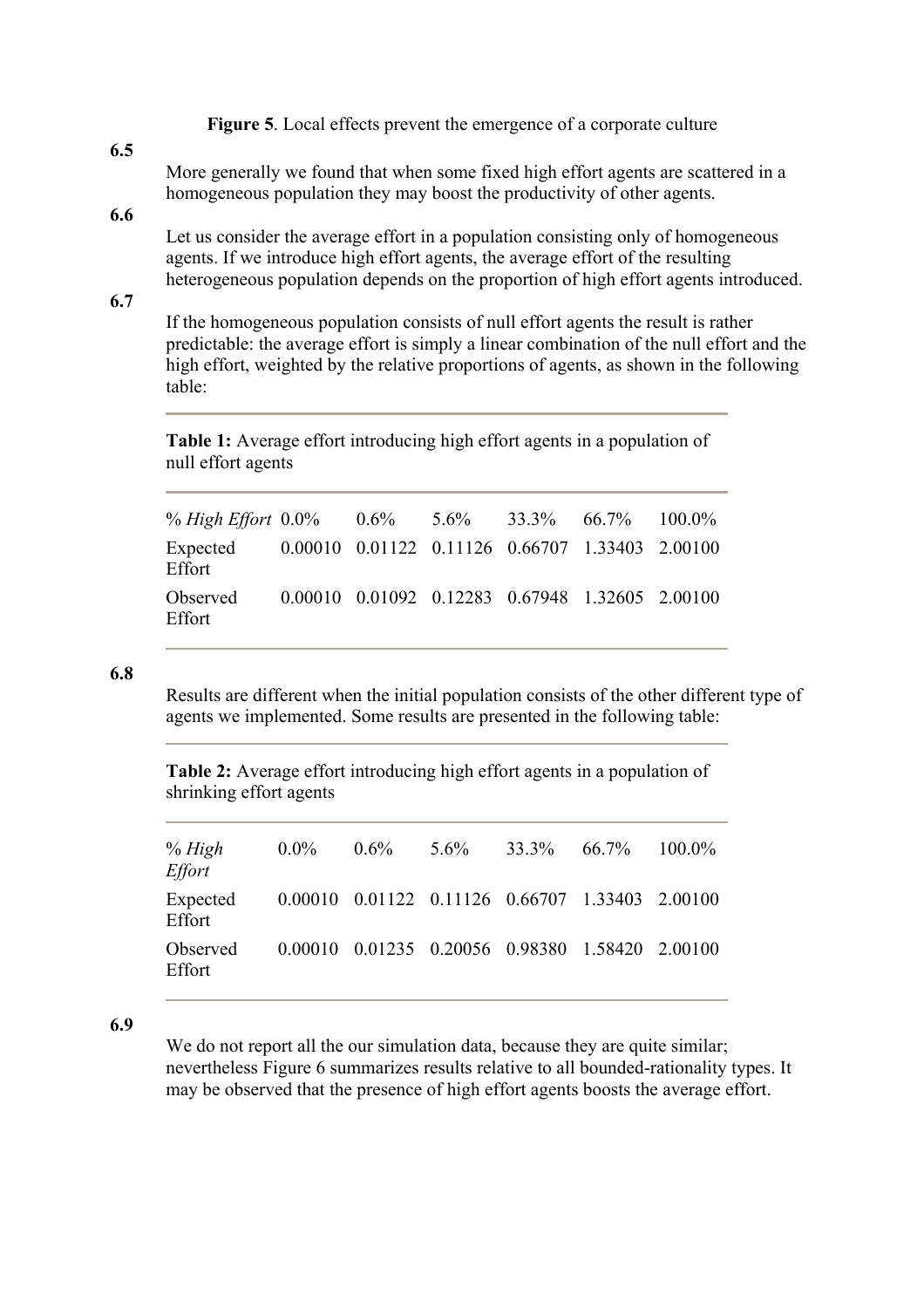

**Figure 6**. The effect of high effort agents on bounded rationality agents

The situation is different when considering rational or average rational agents. The average observed effort is boosted only when a small proportion of fixed agents is introduced, while for greater proportions rational agents reduce their effort. This result is reported in the following table.

**Table 3:** Average effort introducing high effort agents into a population of rational agents

| % High Effort $0.0\%$ $0.6\%$ $5.6\%$ $33.3\%$ $66.7\%$ $100.0\%$  |  |                                                 |  |
|--------------------------------------------------------------------|--|-------------------------------------------------|--|
| Expected 0.92101 0.92701 0.98101 1.28100 1.64100 2.00100<br>Effort |  |                                                 |  |
| Observed<br>Effort                                                 |  | 0.92101 0.92823 0.97348 1.25872 1.59225 2.00100 |  |

Figure 7 summarizes results relative to 'rational' agents. Furthermore it must be noted that our simulations are consistent with the theoretical results we found in Dal Forno and Merlone ([2001\)](#page-16-0).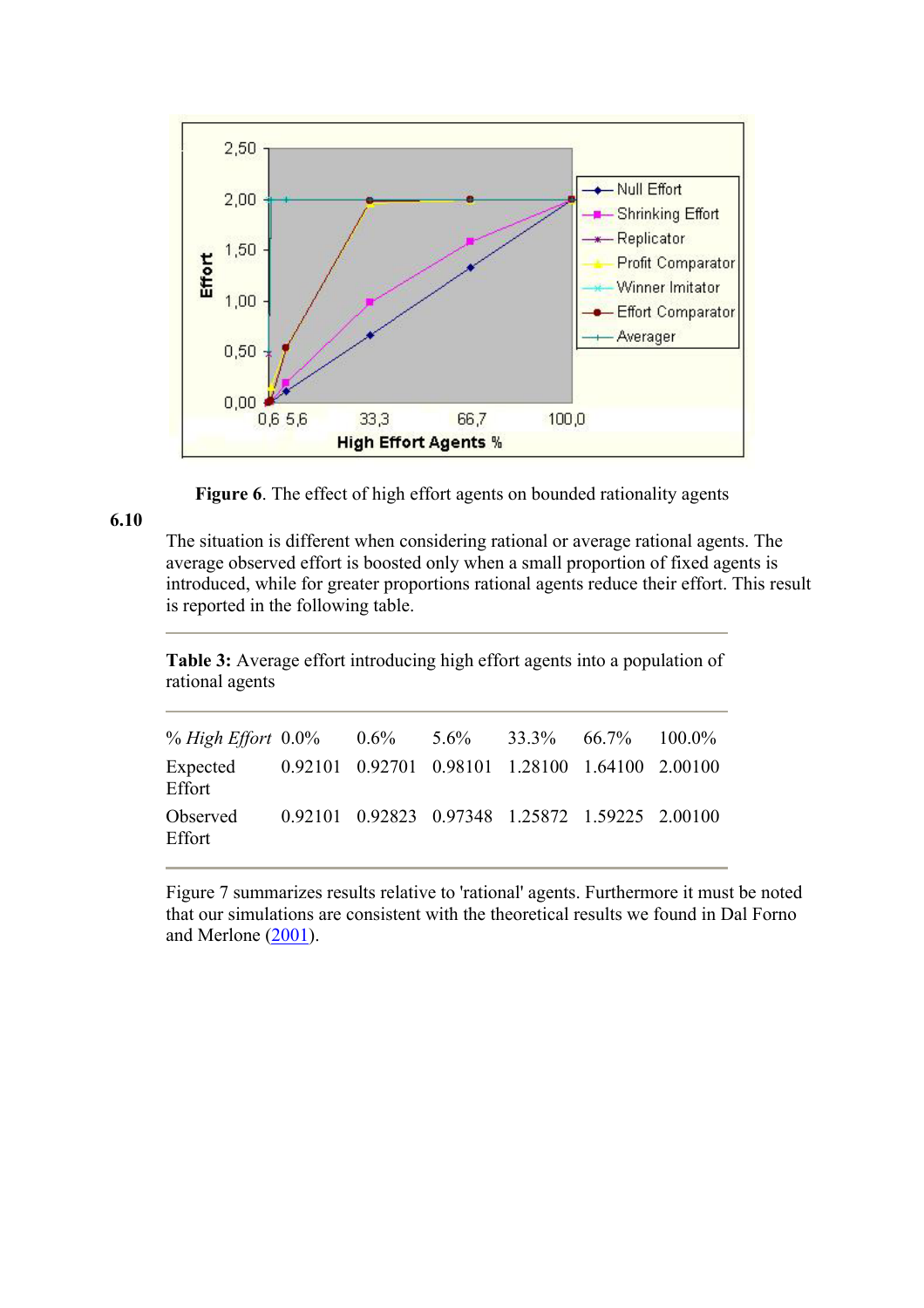

**Figure 7**. The effect of high effort agents on rational agents

A first consequence is that interaction between different types of agent may be productive from the principal's point of view. The insight is that it may be rational for the principal to monitor just few agents giving them a strong incentive to work hard. This may help solving the problem mentioned in note [4](http://jasss.soc.surrey.ac.uk/5/2/fn4).

#### **Noise effects in the simulation**

#### **6.12**

As we said above, agents' effort may be affected by noise. As can be expected the presence of noise does not help to improve the global effort of the organization. A particular interesting result is the following.

#### **6.13**

Consider a population consisting only of winner imitators. In absence of noise all the agents keep exerting the same high effort they started with. With noise, the whole population degenerates to an equilibrium where all agents exert low effort.

#### **6.14**

Observing perturbed efforts may lead agents to believe their partner obtained a higher profit by shirking. Since they tend to imitate people with high profit they lower their efforts. In the long run misunderstandings are detrimental to the system and overall effort degenerates to the null effort. The following figure illustrates how noise may lower the organization global effort.



**Figure 8**. Effects of noise on a simple population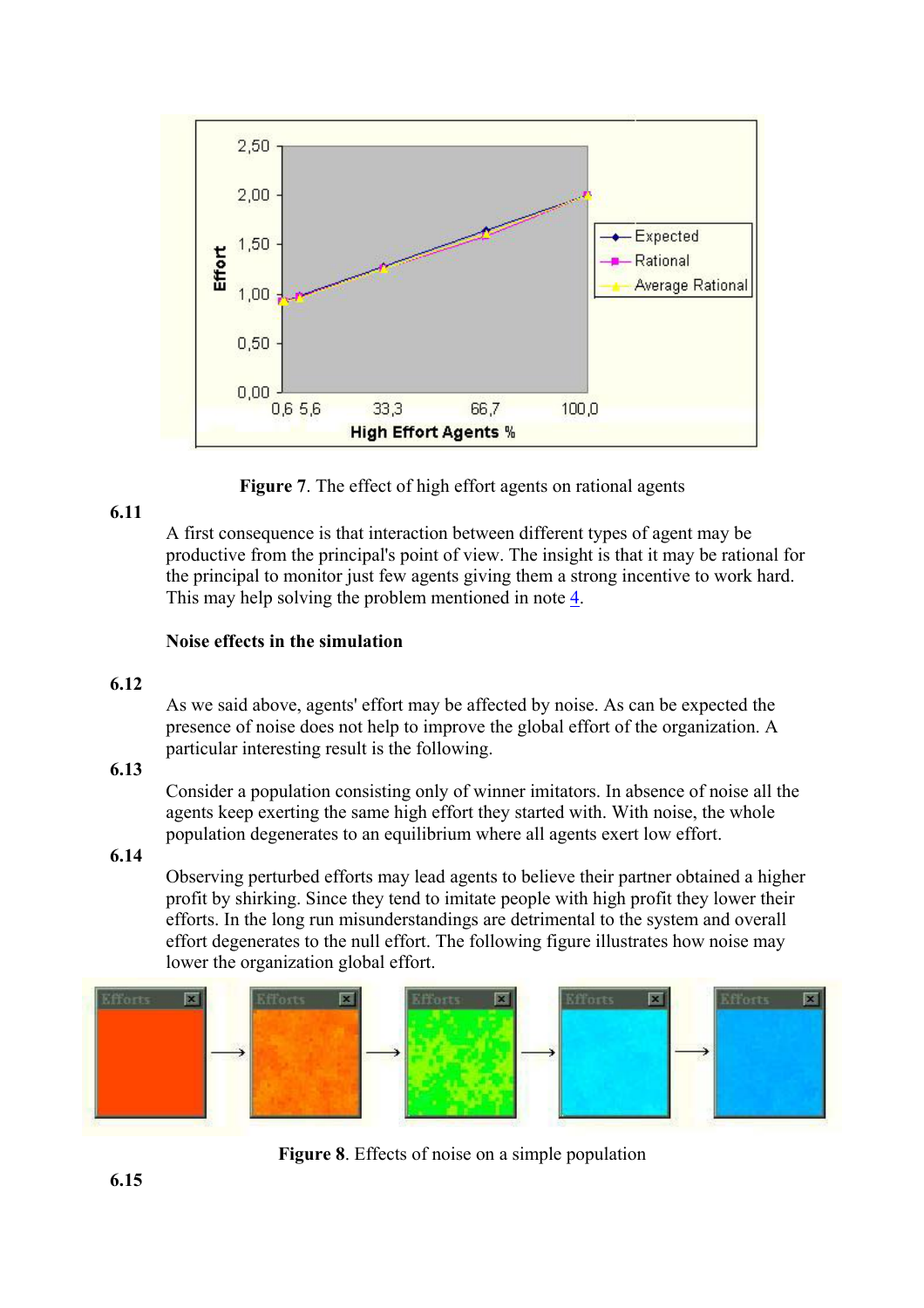In our simulations we observed that noise dramatically affected the average effort of the whole system. Consider a homogeneous population of winner imitators. In presence of noise agents tend to lower their effort over time. The rate of lowering depends on the noise level: the higher the level the higher the decreasing rate. Our results are summarized in the following figure:



**Figure 9**. Noise effects on a winner imitators population

#### **Theoretical Results**

#### **6.16**

Finally our simulation platform was useful in providing a way to observe some theoretical results and to suggest further directions of research. For example in Dal Forno and Merlone ([2001\)](#page-16-0), it was proved that, when a rational agent and a fixed effort agent are paired, the higher is the provided fixed effort, the lower is the optimal effort of the rational agent. It is possible to replicate the same result by simulation. Consider a low and a high fixed effort agent together with a homogeneous population consisting of rational agents. The population effort converges to the Nash equilibrium, while it is possible to observe that rational agents paired with the low effort agent work harder and those paired with the high effort agent shirk.



**Figure 10**. Rational agents shirk when interacting with high effort agents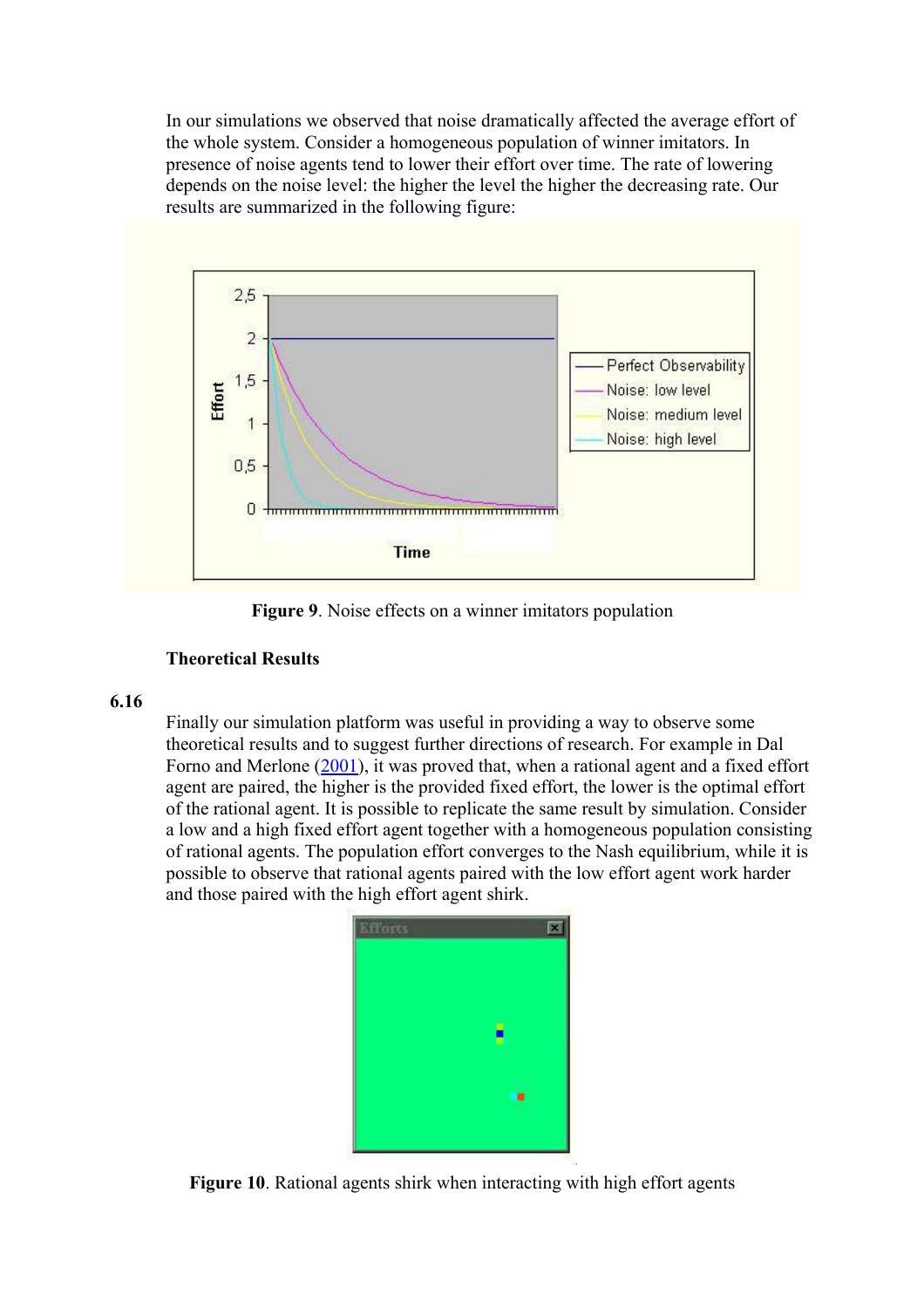#### **Mechanistic vs. Organic Structures**

#### **6.17**

When no grid location is empty, agents cannot move and they always interact with the same neighbours. This situation may be interpreted as a Mechanistic System of Organization where tasks tend to be rigidly defined. By contrast, when some locations are empty, agents are free to move and this may be interpreted as a more Organic System of Organization where tasks are continually adjusted and redefined through interaction of organizational members (for a comparison of Mechanistic and Organic Systems of Organization see Steers and Black [1994](#page-17-0):367-369). In this case agents follow a zero mean random walk. They tend, in the long run, to remain in the same place and interact with same mates. As a consequence relations tend to remain almost fixed even if they may change slightly over time. Obviously, when agents are free to move local effects are moderated and zones where high effort is exerted are less stable.

### **Conclusion**

#### **7.1**

The simulation platform we have designed provides a simple way to study the complex interactions between different types of agents. This way we could perform some simulations and replicate some results previously proved only theoretically. We were interested to study the equilibria of such a system. Our attention was focused on those where the effort exerted by agents converged. According to our interpretation such equilibria may be considered as corporate culture.

#### **7.2**

We could observe some simple situations where corporate culture could emerge. In contrast in some other examples it was not possible to observe such an emergence. It would be extremely interesting to find conditions under which corporate culture may or may not occur. Nevertheless agents heterogeneity makes it a difficult task. Further research should deal with this problem both by simulation and theoretically.

#### **7.3**

Many different types of agents have been introduced. Our first simulations considered the evolution of homogeneous populations. We perturbed these situations in different ways; for example we introduced a few fixed effort agents to study their effect on the population. We found that usually some fixed high effort agents scattered in a homogeneous population may boost productivity of the other agents. We could observe a sort of evolution in our agents even if it was not explicitly considered.

#### **7.4**

Furthermore we studied how noise could affect the behaviour of this system and its equilibria. The results were interesting since we observed that under particular circumstances noise could make population effort totally collapse.

#### **7.5**

Both these results are interesting. The first suggests a possible way to improve overall performance: the principal may decide to monitor just few agents giving them a strong incentive to work hard. The second, by contrast, suggests that in the presence of noise, the situation may degenerate. The implication is that, as in real world, great effort should be made to keep noise effects under control.

**7.6**

In further research it would be interesting to introduce new types of agents such as those that explicitly switched strategies and to implement the possibility to move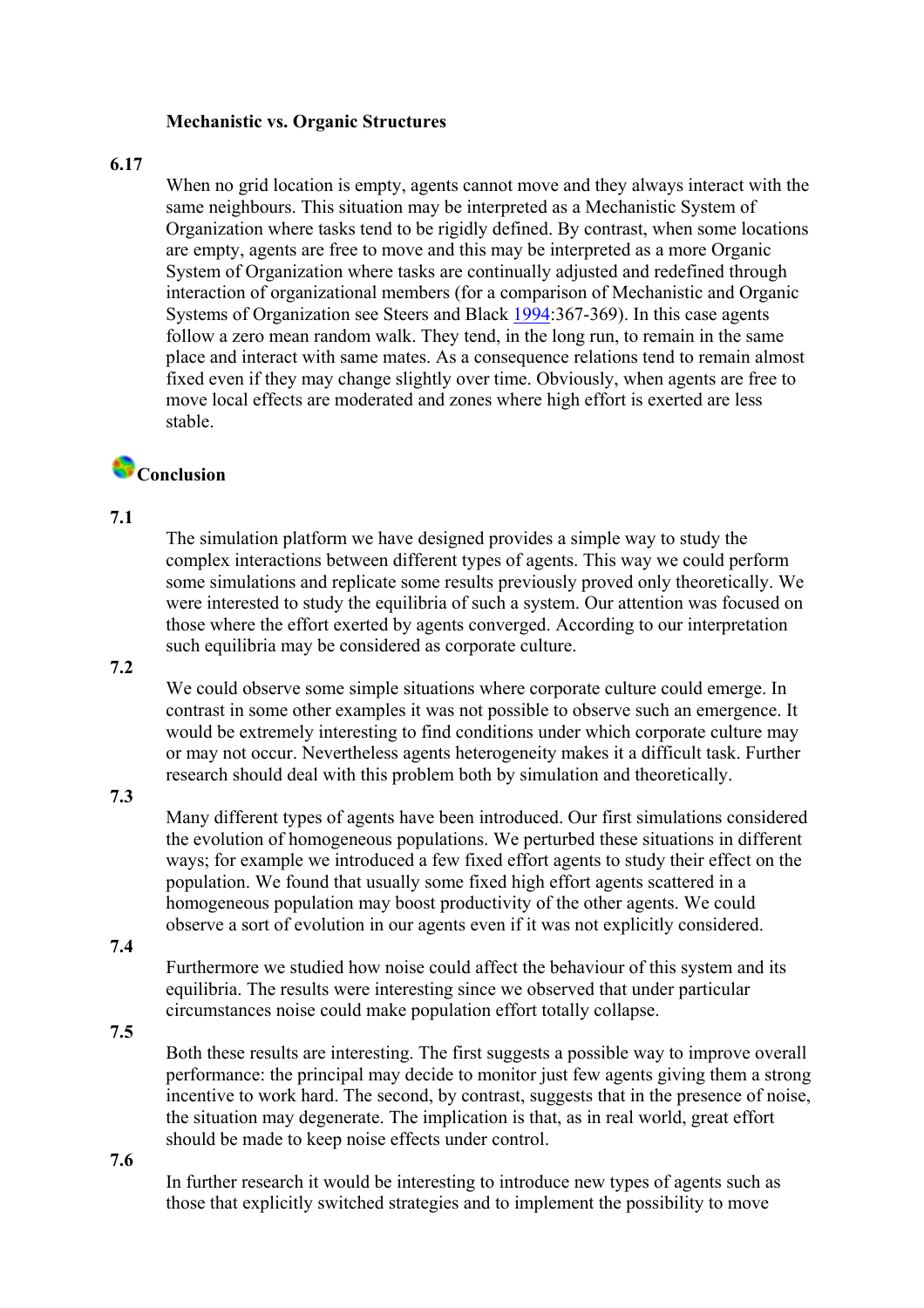<span id="page-16-0"></span>agents on the grid. It would be also interesting to consider a "garbage can model" where efforts change dynamically. Furthermore our platform is open to model different types of interactions; it would be interesting to move beyond "random interaction" and consider interaction depending on relative similarity [\(Carley 1991](#page-16-0)). Finally, it could be interesting to extend our approach to models of organization with a hierarchical structure.

## **Acknowledgements**

The authors thank two anonymous referees for helpful comments and suggestions.

# **Notes**

<sup>1</sup> Team members may share only a part of the output. It must be noted that the output each agent receives depends on the aggregate effort.

 $2^2$  Obviously, it is possible to implement a different profit function.

 $3$  The .exe program and the agent class code is available upon request from the [authors](mailto:merlone@econ.unito.it).

<sup>4</sup> The reader will note that in our model interaction depends on the location of agents. The principal may mitigate the random interaction effects by an optimal location of agents. But this cannot be done without knowing the agents' types: a vicious circle arises.

 $<sup>5</sup>$  For numerical reasons null effort agents actually exert an almost null effort: 0.0001.</sup>

 $6$  The only exception is a rational agents population. See Dal Forno and Merlone ([2001\)](#page-16-0) for theoretical details and [6.16](http://jasss.soc.surrey.ac.uk/5/2/6.16).

## **References**

CARLEY K (1991), A Theory of Group Stability. *American Sociological Review*, 56(3). pp. 331-354.

CARLEY K M and Prietula M J Eds. (1994), *Computational Organization Theory*. Hillsdale, New Jersey: Lawrence Erlbaum Associates, Publishers.

COHEN M D, March J G and Olsen J P (1972), A Garbage Can Model of Organizational Decision Making. *Administrative Science Quarterly*, 17. pp. 1-25.

DAL FORNO A and Merlone U (2001), Incentive Policy and Optimal Effort: Equilibria in Heterogeneous Agents Populations, *Quaderni del Dipartimento di Statistica e Matematica Applicata*, n.10.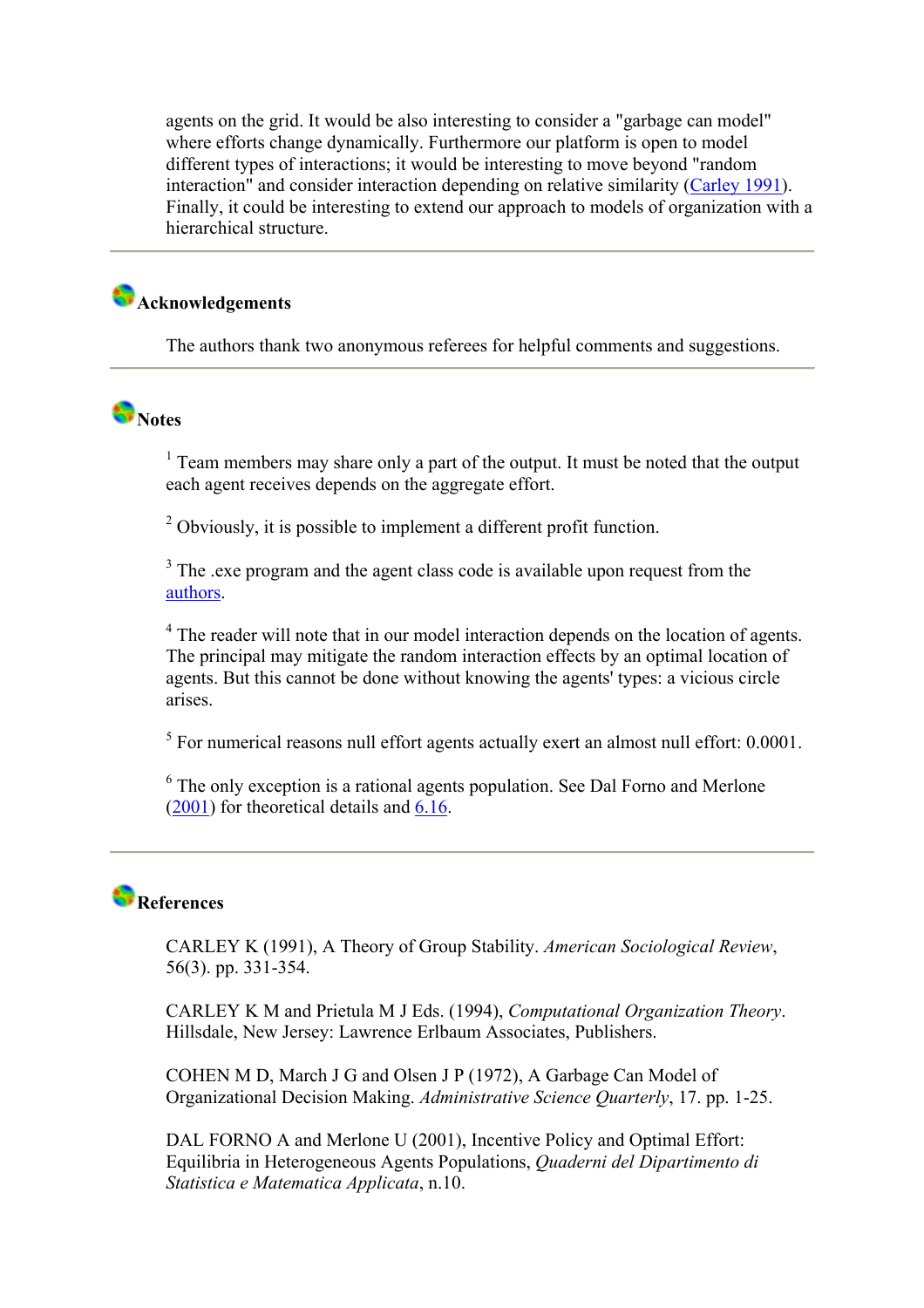<span id="page-17-0"></span>HARRISON J R and Carrol G R (1991), Keeping the Faith: A Model of Cultural Transmission in Formal Organizations. *Administrative Science Quarterly*, 36(3). pp. 552-582.

HARRISON J R and Carrol G R (2001), Modeling Organizational Culture: Demography and Influence Networks. In Cooper C L, Cartwright S and Earley P C (Eds.), *The International Handbook of Organizational Culture and Climate,*  Chichester, UK: John Wiley & Sons.

HERMALIN B E (2001), Economics and Corporate Culture. In Cooper C L, Cartwright S and Earley P C (Eds.), *The International Handbook of Organizational Culture and Climate,* Chichester, UK: John Wiley & Sons.

KREPS D M (1990), Corporate culture and economic theory. In Alt J E and Shepsle K A (Eds.), *Perspectives on Positive Political Economy*, Cambridge: Cambridge University Press, pp. 91-143.

MACHO-STADLER I and Pérez-Castrillo D (1997), *An Introduction to the Economics of Information (Incentive and Contracts)*. Oxford: Oxford University Press.

MARSCHAK J and Radner R (1972), *Economic Theory of Teams*. New Haven, Conn.: Yale University Press.

MEYERSON R (1991), *Game Theory*. Cambridge Massachusetts: Harvard University Press.

MORRIS S (1997), Interaction Games: a Unified Analysis of Incomplete Information, Local Interaction and Random Matching. Working Paper. University of Pennsylvania.

RADNER R (1992), Hierarchy: The Economics of Managing. *Journal of Economic Literature*, Vol. XXX. pp.1382-1415.

RUBINSTEIN A (1998), *Modeling Bounded Rationality*. Cambridge Massachusetts: the MIT Press.

SIMON H A (1955), A Behavioral Model of Rational Choice, *The Quarterly Journal of Economics*, 69(1). pp. 99-118.

SIMON H A (1982), *Models of Bounded Rationality, vol.2 Behavioral Economics and Business Organization*. Cambridge Massachusetts: MIT Press.

STEERS R M and Black J S (1994), *Organizational Behavior*. Fifth Edition, New York, NY: HarperCollins College Publishers.

YOUNG H P (1993) The Evolution of Conventions, *Econometrica*, Vol. 61, No. 1., pp. 57-84.

YOUNG H P (2001), *Individual Strategy and Social Structure*. Princeton, NJ: Princeton University Press.